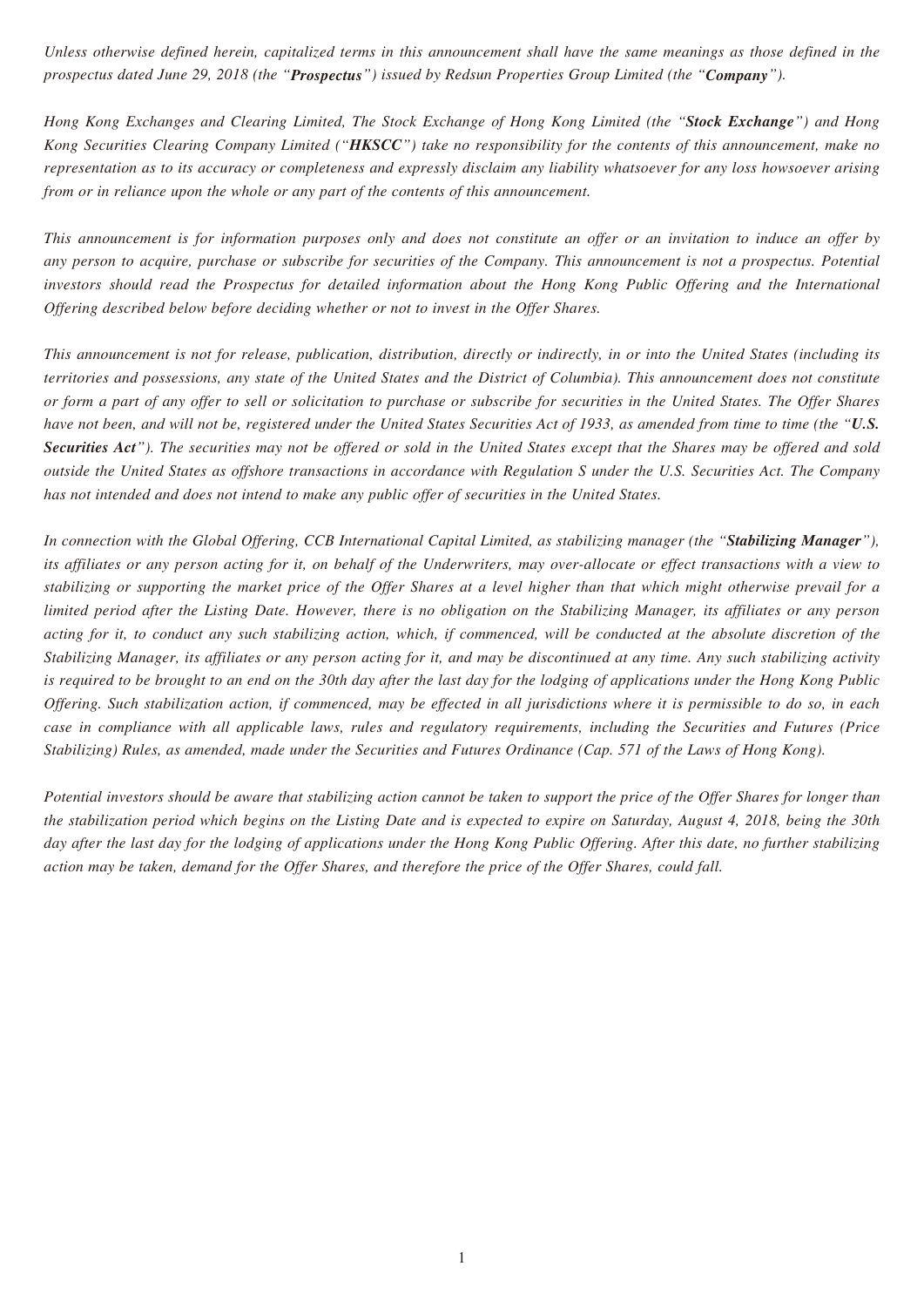

*(Incorporated in the Cayman Islands with limited liability)*

## **GLOBAL OFFERING**

| <b>Number of Offer Shares under</b><br>the Global Offering<br><b>Number of Hong Kong Offer Shares :</b><br><b>Number of International Offering Shares</b> |  | 800,000,000 Shares (subject to the Over-<br>allotment Option)<br>80,000,000 Shares (subject to re-allocation)<br>720,000,000 Shares (subject to re-allocation<br>and the Over-allotment Option)                      |  |  |  |
|-----------------------------------------------------------------------------------------------------------------------------------------------------------|--|----------------------------------------------------------------------------------------------------------------------------------------------------------------------------------------------------------------------|--|--|--|
| <b>Maximum Offer Price:</b>                                                                                                                               |  | HK\$3.18 per Offer Share (payable in full<br>in Hong Kong dollars on application plus<br>brokerage of 1.0%, SFC transaction levy of<br>0.0027% and Stock Exchange trading fee of<br>$0.005\%$ and subject to refund) |  |  |  |
| Stock code : 1996                                                                                                                                         |  | Nominal value : HK\$0.01 per Share                                                                                                                                                                                   |  |  |  |
| <b>Joint Sponsors, Joint Global Coordinators and Joint Bookrunners</b>                                                                                    |  |                                                                                                                                                                                                                      |  |  |  |
| 建银国际                                                                                                                                                      |  | │華泰金融控股(香港)有限公司<br>│ ниатаї ғімаюсіа∟но∟рімся (номс комс) ∟імітє́р<br>農 銀 國 際                                                                                                                                        |  |  |  |
| <b>Joint Bookrunners</b>                                                                                                                                  |  |                                                                                                                                                                                                                      |  |  |  |
|                                                                                                                                                           |  | )UHUI FINANCIAL SECURITIES LIMITED                                                                                                                                                                                   |  |  |  |

Application has been made by the Company to the Listing Committee of the Stock Exchange for the listing of, and permission to deal in, the Shares in issue and to be issued (pursuant to the Capitalization Issue, the Global Offering and the exercise of the Over-allotment Option, the Pre-IPO Share Options and the options which may be granted under the Post-IPO Share Option Scheme). Dealings in the Shares on the Stock Exchange are expected to commence at 9:00 a.m. on Thursday, July 12, 2018.

The Global Offering comprises the Hong Kong Public Offering of initially 80,000,000 Shares (subject to re-allocation), and the International Offering of initially 720,000,000 Shares (subject to re-allocation and the Over-allotment Option, pursuant to which the Company may be required to allot and issue up to an aggregate of 120,000,000 additional Shares representing 15% of the Offer Shares initially available under the Global Offering, at the Offer Price to cover over-allocations in the International Offering, if any). The allocation of the Offer Shares between the Hong Kong Public Offering and the International Offering will be subject to adjustment as described in the section "Structure of the Global Offering" in the Prospectus. In particular, the Offer Shares to be offered in the Hong Kong Public Offering and the International Offering may, in certain circumstances, be reallocated as between these offerings at the discretion of the Joint Global Coordinators. In the event that the Joint Global Coordinators decide to reallocate Offer Shares from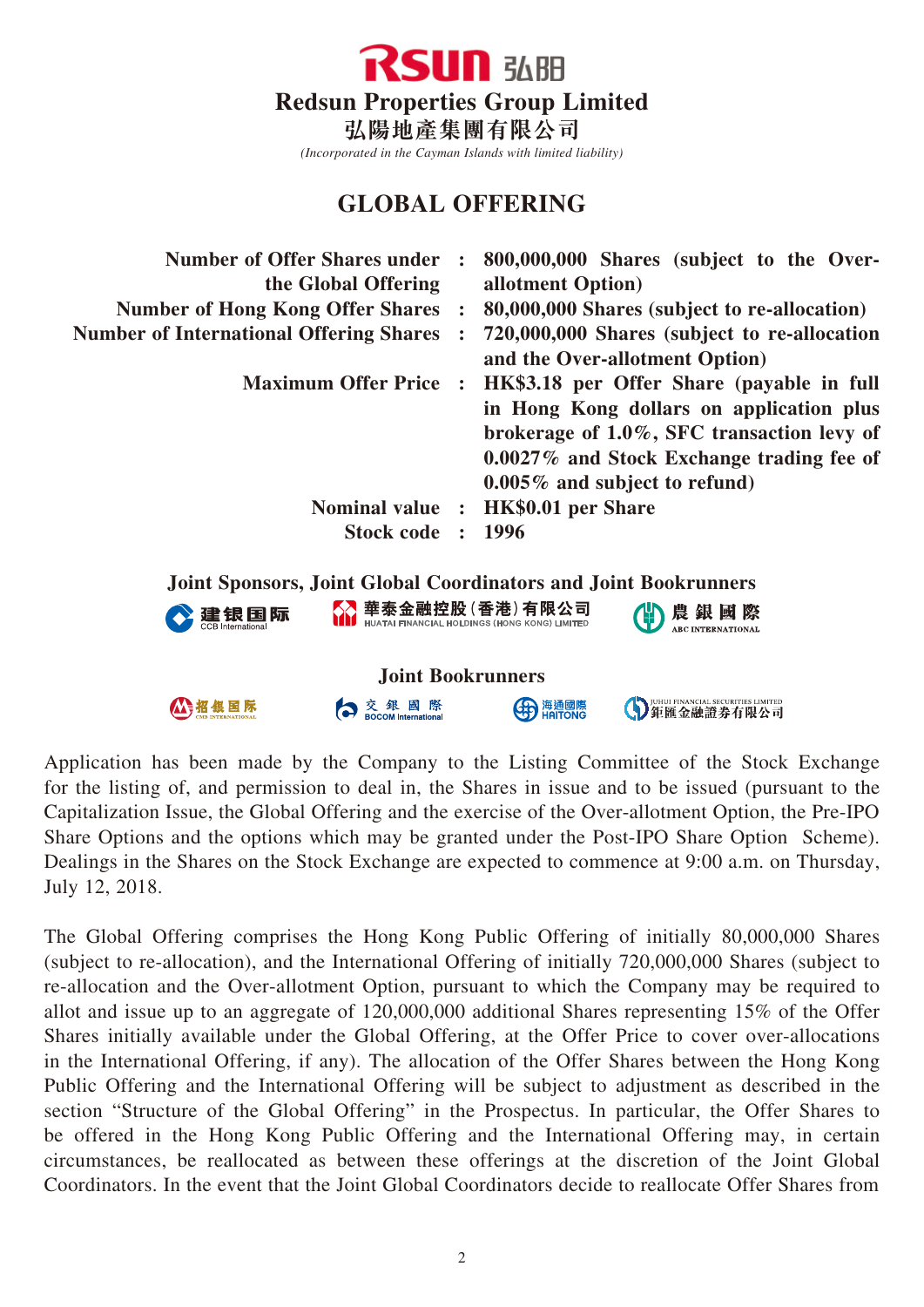the International Offering to the Hong Kong Public Offering, and such reallocation is done other than pursuant to Practice Note 18 of the Listing Rules, in accordance with Guidance Letter HKEx-GL91-18, the maximum total number of Offer Shares that may be reallocated to the Hong Kong Public Offering will be 160,000,000 Shares, representing double of the initial allocation to the Hong Kong Public Offering, and the final Offer Price shall be fixed at the low-end of the indicative Offer Price range (that is, HK\$2.18 per Offer Share).

Subject to the granting of the approval for listing of, and permission to deal in, the Shares on the Stock Exchange and compliance with the stock admission requirements of HKSCC, the Shares will be accepted as eligible securities by HKSCC for deposit, clearance and settlement in CCASS with effect from the Listing Date or such other date as may be determined by HKSCC. Settlement of transactions between participants of the Stock Exchange is required to take place in CCASS on the second business day after any trading day. All activities under CCASS are subject to the General Rules of CCASS and CCASS Operational Procedures in effect from time to time. All necessary arrangements have been made to enable the Offer Shares to be admitted into CCASS.

In connection with the Global Offering, the Company expects to grant to the Joint Global Coordinators (on behalf of the International Underwriters), exercisable in whole or in part by the Joint Global Coordinators at their sole and absolute discretion, the Over-allotment Option, which will be exercisable at any time and from time to time on or before the expiration of the period of 30 calendar days from the last day for the lodging of applications under the Hong Kong Public Offering, to require the Company to allot and issue up to an aggregate of 120,000,000 Shares, representing 15% of the Offer Shares initially available under the Global Offering, at the Offer Price, to, among other things, cover over-allocations in the International Offering, if any. In the event the Over-allotment Option is exercised, an announcement will be made by the Company on the Company's website at **www.rsunproperty.hk** and the website of the Stock Exchange at **www.hkexnews.hk**.

The Offer Price will not be more than HK\$3.18 per Offer Share and is currently expected to be not less than HK\$2.18 per Offer Share, unless otherwise announced. Applicants for the Hong Kong Offer Shares are required to pay, on application, the maximum Offer Price of HK\$3.18 per Offer Share together with brokerage of 1.0%, SFC transaction levy of 0.0027% and Stock Exchange trading fee of 0.005%, subject to refund if the Offer Price as finally determined is less than HK\$3.18 per Offer Share.

**Applications for the Hong Kong Offer Shares will only be considered on the basis of the terms and conditions set out in the Prospectus, the WHITE or YELLOW Application Forms and the designated website (www.eipo.com.hk) for the White Form eIPO.** Applicants who would like to have the allotted Hong Kong Offer Shares registered in their own names should either (i) complete and sign the **WHITE** Application Forms, or (ii) submit applications online through the designated website of the **White Form eIPO** Service Provider at **www.eipo.com.hk** under the **White Form eIPO** service. Applicants who would like to have the allotted Hong Kong Offer Shares registered in the name of HKSCC Nominees and deposited directly into CCASS for credit to their CCASS Investor Participant stock accounts or the stock accounts of their designated CCASS Participants maintained in CCASS should either (i) complete and sign the **YELLOW** Application Forms, or (ii) give electronic application instructions to HKSCC via CCASS.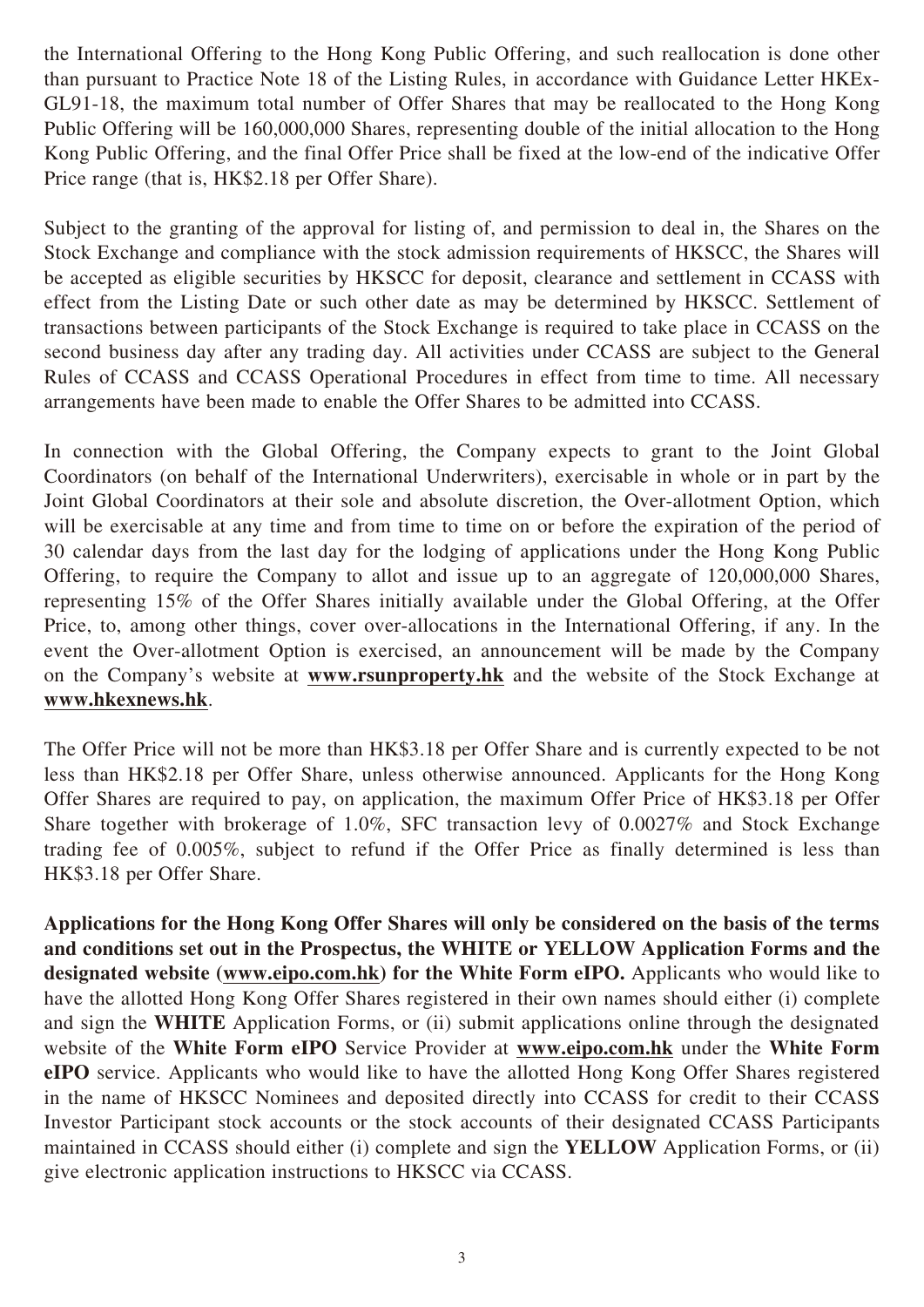Copies of the Prospectus, together with the **WHITE** Application Form, may be obtained during normal business hours from 9:00 a.m. on Friday, June 29, 2018, until 12:00 noon on Thursday, July 5, 2018 from:

(i) the following offices of the Hong Kong Underwriters:

| <b>CCB International Capital Limited</b>                          | 12/F, CCB Tower<br>3 Connaught Road Central<br>Central, Hong Kong                |
|-------------------------------------------------------------------|----------------------------------------------------------------------------------|
| <b>Huatai Financial Holdings</b><br>(Hong Kong) Limited           | Unit 5808–12, 58/F, The Center<br>99 Queen's Road Central<br>Central, Hong Kong  |
| <b>ABCI Securities Company Limited</b>                            | 11 F, Agricultural Bank of China Tower<br>50 Connaught Road Central<br>Hong Kong |
| <b>CMB</b> International Capital Limited                          | 45F, Champion Tower<br>3 Garden Road<br>Central<br>Hong Kong                     |
| <b>BOCOM</b> International<br><b>Securities Limited</b>           | 9th Floor<br>Man Yee Building<br>68 Des Voeux Road Central<br>Hong Kong          |
| <b>Haitong International Securities</b><br><b>Company Limited</b> | 22/F, Li Po Chun Chambers<br>189 Des Voeux Road Central<br>Hong Kong             |
| <b>Juhui Financial Securities Limited</b>                         | Room 2007, 20/F., Great Eagle Centre<br>23 Harbour Road<br>Wanchai<br>Hong Kong  |
| <b>Head &amp; Shoulders Securities Limited</b>                    | Room 2511, 25/F Cosco Tower<br>183 Queen's Road Central<br>Central<br>Hong Kong  |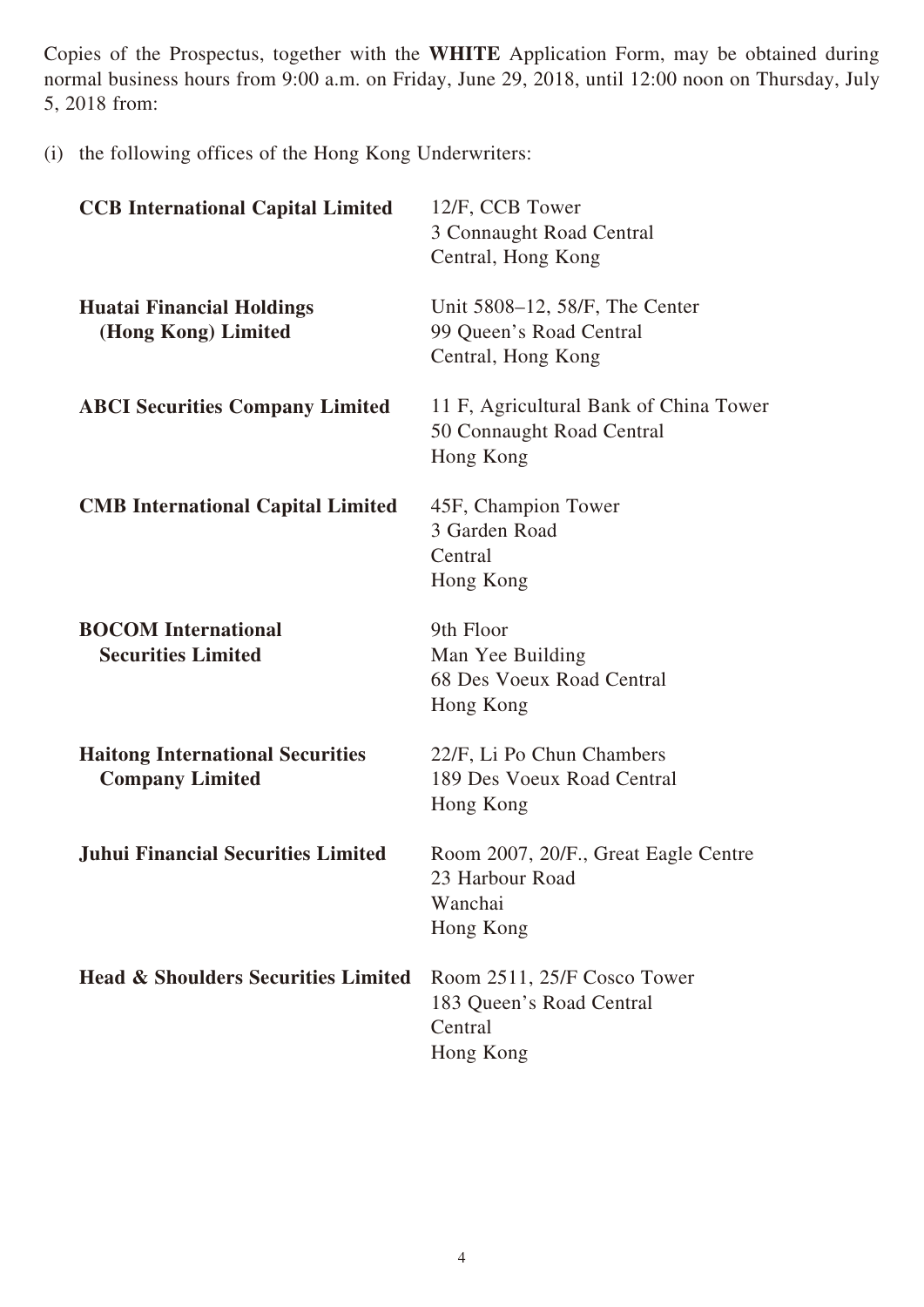(ii) any of the designated branches of the following receiving bank:

## **Bank of China (Hong Kong) Limited**

| <b>Region</b>           | <b>Branch</b>              | <b>Address</b>                                                                       |
|-------------------------|----------------------------|--------------------------------------------------------------------------------------|
| <b>Hong Kong Island</b> | Gilman Street Branch       | 136 Des Voeux Road Central                                                           |
|                         | Heng Fa Chuen Branch       | Shop 205–208,<br>East Wing Shopping Centre,<br>Heng Fa Chuen,<br>Chai Wan, Hong Kong |
| Kowloon                 | Wong Tai Sin Branch        | Shop G13, Wong Tai Sin Plaza,<br>Wong Tai Sin                                        |
|                         | Mong Kok Branch            | 589 Nathan Road, Mong Kok                                                            |
|                         | Tsim Sha Tsui Branch       | 24–28 Carnarvon Road,<br>Tsim Sha Tsui, Kowloon                                      |
| <b>New Territories</b>  | Kwai Chung<br>Plaza Branch | A18–20, G/F Kwai Chung Plaza,<br>7–11 Kwai Foo Road, Kwai Chung                      |

Copies of the Prospectus, together with the **YELLOW** Application Form, may be obtained during normal business hours from 9:00 a.m. on Friday, June 29, 2018 until 12:00 noon on Thursday, July 5, 2018 from the Depository Counter of HKSCC at 1/F, One & Two Exchange Square, 8 Connaught Place, Central, Hong Kong or your stockbroker, who may have such Application Forms and the Prospectus available.

The **WHITE** or **YELLOW** Application Form completed in all respects in accordance with the instructions printed thereon, together with a cheque or banker's cashier order attached and marked payable to "**BANK OF CHINA (HONG KONG) NOMINEES LIMITED — REDSUN PROPERTIES PUBLIC OFFER**" for the payment, should be deposited in the special collection boxes provided at any of the designated branches of the receiving bank listed above, at the following times:

> **Friday, June 29, 2018 — 9:00 a.m. to 5:00 p.m. Saturday, June 30, 2018 — 9:00 a.m. to 1:00 p.m. Tuesday, July 3, 2018 — 9:00 a.m. to 5:00 p.m. Wednesday, July 4, 2018 — 9:00 a.m. to 5:00 p.m. Thursday, July 5, 2018 — 9:00 a.m. to 12:00 noon**

Applicants applying by **White Form eIPO** service may submit applications through the **White Form eIPO** service at **www.eipo.com.hk** from 9:00 a.m. on Friday, June 29, 2018 until 11:30 a.m. on Thursday, July 5, 2018 (24 hours daily, except on the last application day) or such later time as described in the section headed "How to Apply for Hong Kong Offer Shares — 10. Effect of Bad Weather on the Opening of the Application Lists" in the Prospectus.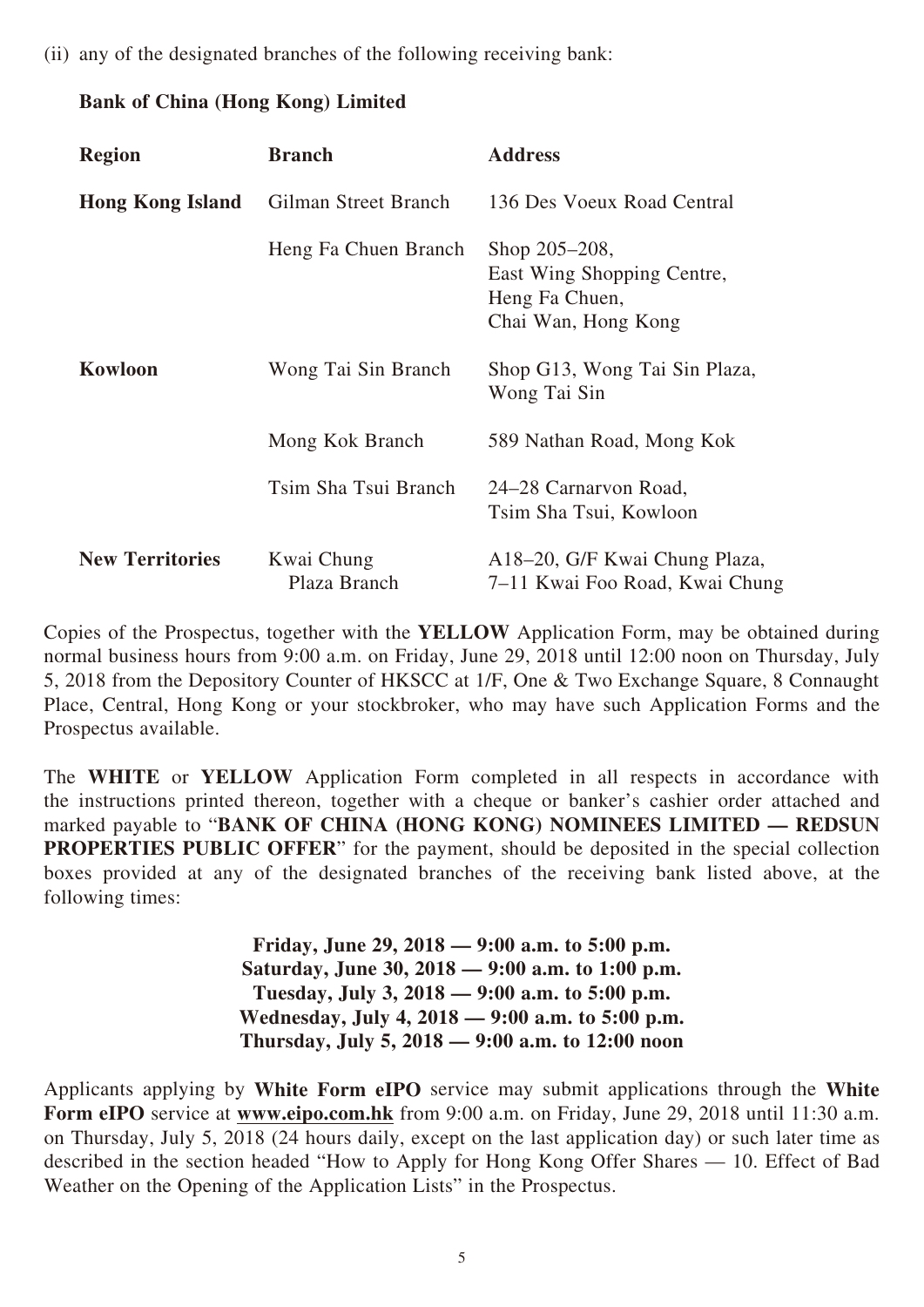CCASS Clearing/Custodian Participants can input **electronic application instructions** at the following times on the following dates:

> **Friday, June 29, 2018 — 9:00 a.m. to 8:30 p.m.(1) Saturday, June 30, 2018 — 8:00 a.m. to 1:00 p.m.(1) Tuesday, July 3, 2018 — 8:00 a.m. to 8:30 p.m.(1) Wednesday, July 4, 2018 — 8:00 a.m. to 8:30 p.m.(1) Thursday, July 5, 2018 — 8:00 a.m.(1) to 12:00 noon**

*Note:*

1. These times are subject to changes as HKSCC may determine from time to time with prior notification to CCASS Clearing/ Custodian Participants.

CCASS Investor Participants can input **electronic application instructions** from 9:00 a.m. on Friday, June 29, 2018 until 12:00 noon on Thursday, July 5, 2018 (24 hours daily, except on Saturday, June 30, 2018 and the last application day).

The latest time for inputting your **electronic application instructions** will be 12:00 noon on Thursday, July 5, 2018, the last application day or such later time as described in the section headed "How to Apply for Hong Kong Offer Shares — 10. Effect of Bad Weather on the Opening of the Application Lists" in the Prospectus.

Please refer to the sections headed "Structure of the Global Offering" and "How to Apply for Hong Kong Offer Shares" in the Prospectus for details of the conditions and procedures of the Hong Kong Public Offering.

Our Company expects to announce the final Offer Price, the level of indication of interest in the International Offering, the level of applications in the Hong Kong Public Offering and the basis of allocation of the Hong Kong Offer Shares on Wednesday, July 11, 2018 in South China Morning Post (in English) and Hong Kong Economic Times (in Chinese), on our Company's website at **www.rsunproperty.hk** and the website of the Stock Exchange at **www.hkexnews.hk**. The results of allocations and the Hong Kong identity card/passport/Hong Kong business registration numbers of successful applicants under the Hong Kong Public Offering will be available through a variety of channels from Wednesday, July 11, 2018 as described in the section "How to Apply for Hong Kong Offer Shares — 11. Publication of Results" in the Prospectus.